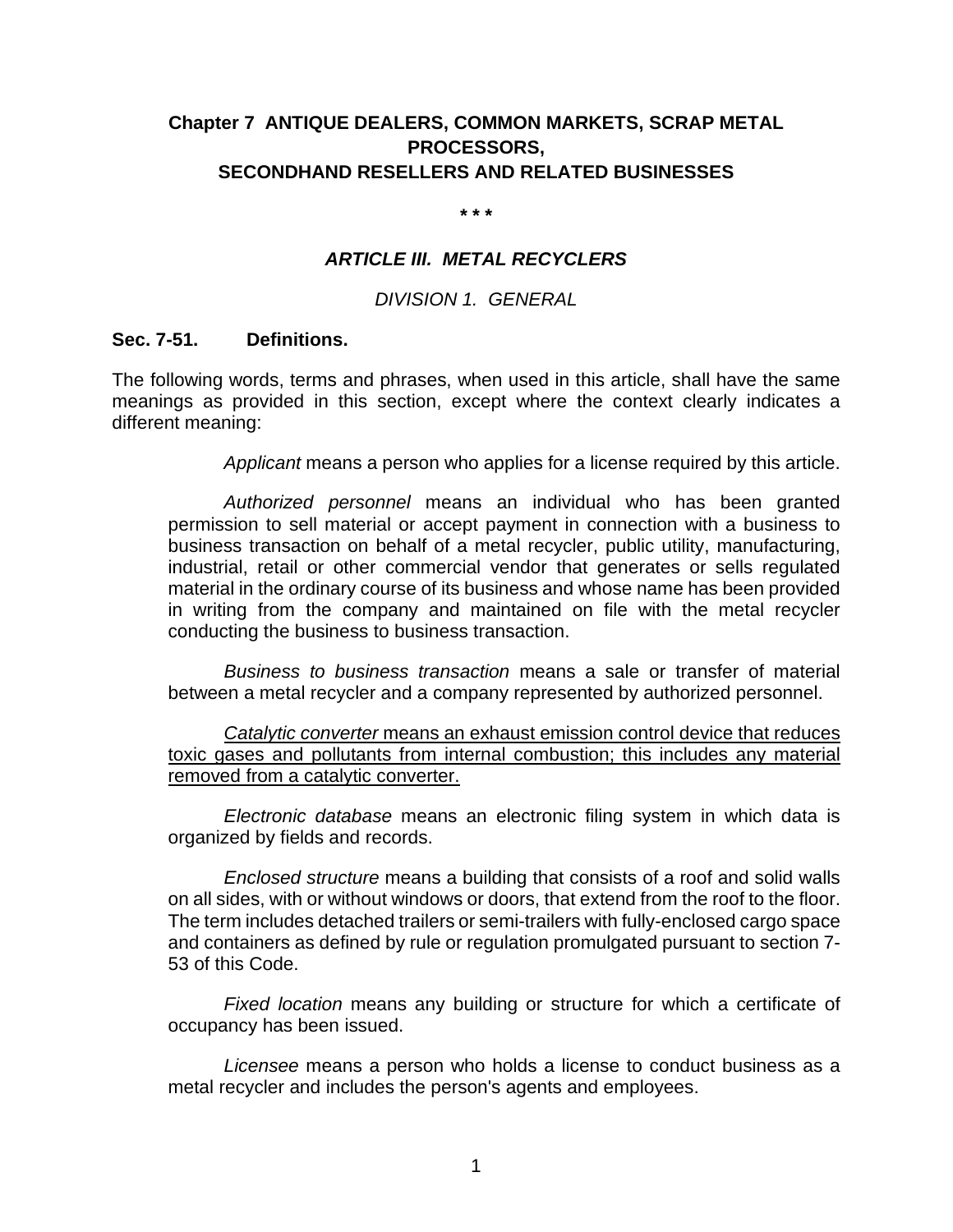*Metal recycler* means any person who:

- (1) Engages in the business of purchasing aluminum cans or ferrous or nonferrous metals, such as stainless steel alloys, copper cables or steel plates;
- (2) Engages in the business of utilizing machinery or equipment for the processing or manufacturing of iron, steel or nonferrous metallic scrap and whose principal product is scrap metal for reuse; or
- (3) Operates or maintains a place in which used metal items or scrap metal is purchased, collected or kept for shipment, sale, or transfer to other facilities.

The term does not include secondhand reseller as defined in chapter 7, article VI of this Code.

*On-site representative* means an individual responsible for the day-to-day operation of the place of business of a metal recycler.

*Open storage* means keeping, maintaining, or placing processed metal items or scrap metal outside of an enclosed structure for shipment, sale, or transfer to other facilities.

*Public transaction* means a sale or transfer of material between a metal recycler and an individual selling material on his own behalf. The term does not include any business to business transactions or any transaction involving an individual selling material on behalf of a company.

*Regulated material* shall have the same meaning as in Chapter 1956 of the Texas Occupations Code.

*Scrap metal* means a direct product or byproduct of any form of a manufactured, shaped, or processed iron, steel, aluminum, brass, copper, lead, tin, zinc, or other nonferrous material or alloy of materials.

\* \* \*

## **Sec. 7-63.1 Purchase of catalytic converters.**

- (a) It shall be unlawful for any metal recycler or his agents or employees acting on his behalf to purchase or receive catalytic converters from any person offering such property for sale unless, in addition to the requirements set forth in section 7-58 of this Code:
	- (1) For automotive repair facilities: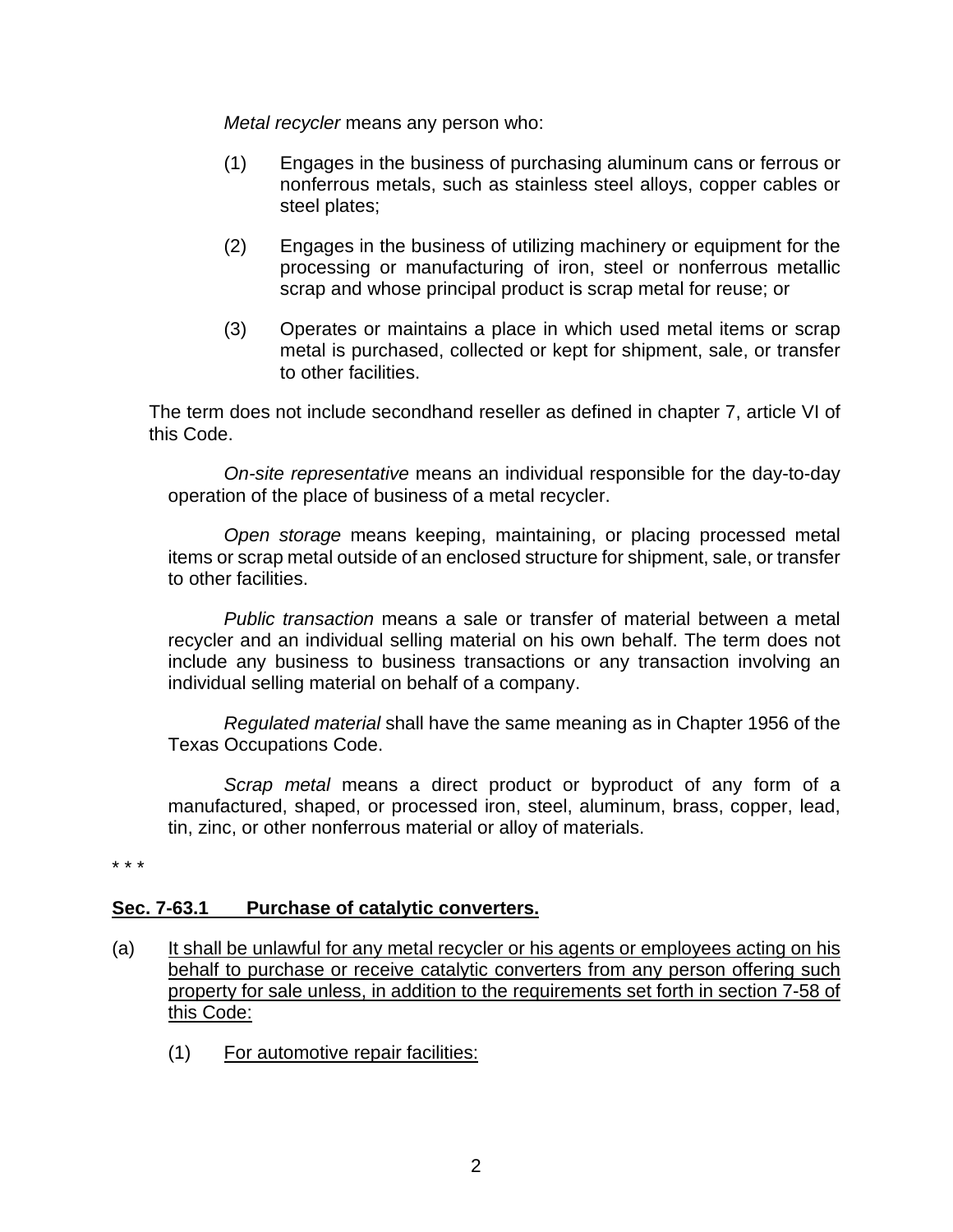- a. The person selling the catalytic converter presents a verifiable receipt from the repair facility with:
	- [1] The name of the business;
	- [2] The address of the business;
	- [3] The phone number for the business that repaired the vehicle that the catalytic converter offered for sale came from; and
	- [4] The year, make, model, and vehicle identification number of the vehicle or vehicles repaired.
- b. The metal recycler either verifies that the repair facility is an actual business and that the automotive repair facility or muffler repair facility is open to the general public for business, or the repair facility provides a copy of their applicable City of Houston Auto Dealers Detail license.
- c. A seller with a valid used automotive parts recycler license issued by the Texas Department of License and Regulation (TDLR) under the Texas Occupations Code Chapter 2309 may offer for sale catalytic converters to a metal recycler without a verifiable receipt from a repair facility. The metal recycler must obtain a copy of the valid license issued by TDLR and upload it pursuant to section 7- 63.1(b)(2) of this Code.
- (2) For individual sellers: The person attempting to sell a catalytic converter provides to the metal recycler:
	- a. The year, make, model, and vehicle identification number for the vehicle from which the catalytic converter was removed;
	- b. a copy of the certificate of title or other documentation indicating that the person has an ownership interest in the vehicle from which the catalytic converter was removed; and
	- c. any other information required by Chapter 1956 of the Texas Occupations Code.
- (b) Once the metal recycler has purchased the catalytic converter, the metal recycler shall:
	- (1) Take a photograph of:
		- a. All sides of the catalytic converter, and if round, both halves;
		- b. the serial number and